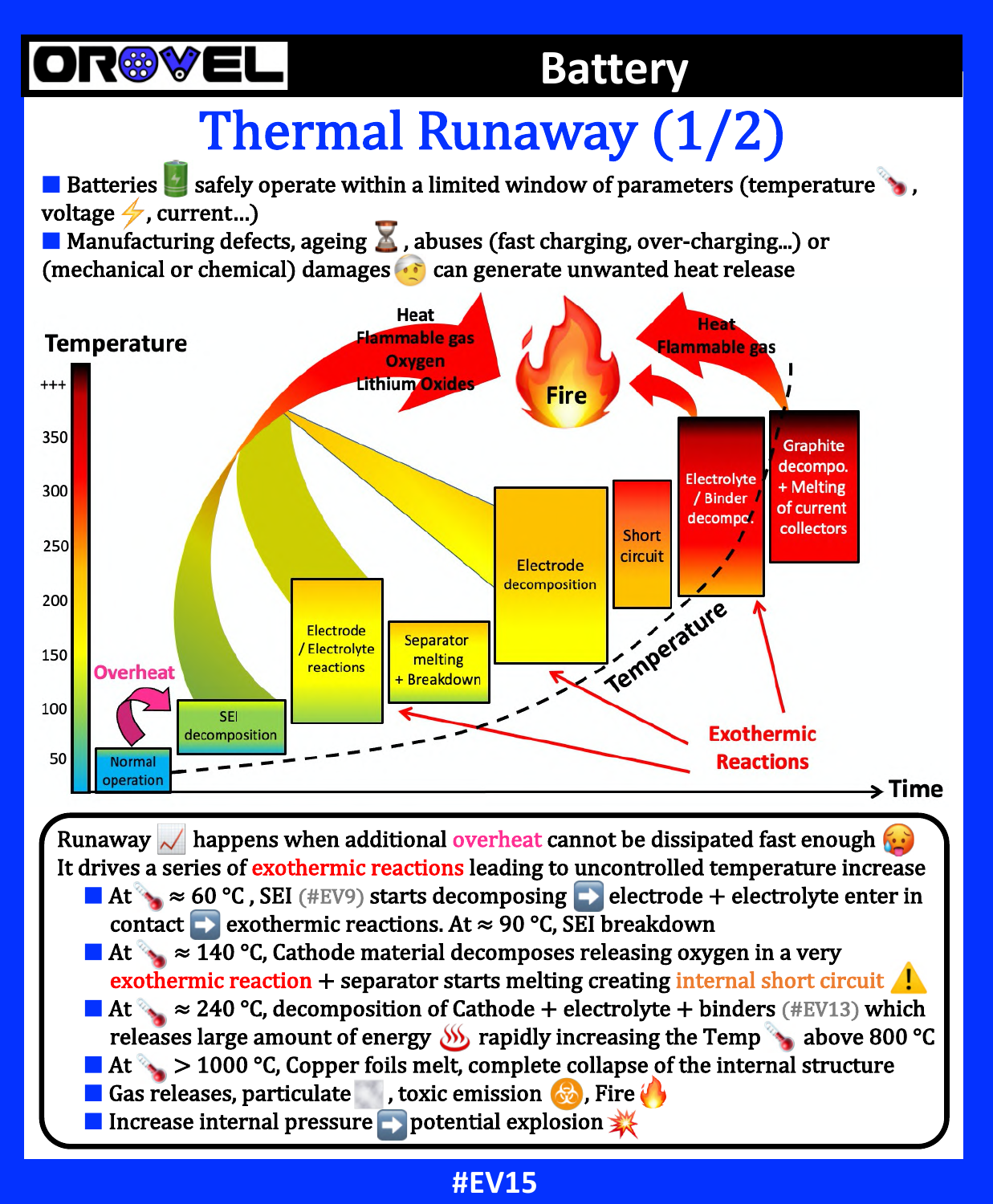

## **Battery**

## **Temperature Effect**

 $\frac{intercal}{\text{F}}$  Impedance increase  $\rightarrow$  Power fade  $\blacksquare$  Slow chemical reactions  $\bigcircledast$  and slow Lithium ion diffusion  $\blacksquare$  Electrolyte viscosity increases reducing ionic conductivity ■ Internal resistance increases due to directional migration of ions  $\bigcirc$  $\blacksquare$  Lithium plating  $\bigotimes$  (= Li deposit on electrode surface) due to polarization **Capacity** loss  $\blacksquare$  Dendrite formation that may penetrate the separators = internal short circuit  $\blacksquare$  Combined loss of capacity and increase of internal resistance **D** Loss of power 25 °C – 40 °C Maximum Cycle Life 15 °C – 25 °C Better Energy Storage Capacity  $\blacksquare$  Temperature  $\blacktriangleright$  modifies chemical reactions (Arrhenius equation)  $\blacktriangleright$  change of electro-chemical reaction rates, ionic conductivities of electrodes, etc. ■ High can result from  $\frac{1}{2}$  operating conditions (fast charging ...). Generated Heat:  $\blacksquare$  "reversible process" = reversible electrochemical reactions  $\blacksquare$  "irreversible process" = polarisation, ohmic heating, phase change in electrode,<br>mixing (due to inhomogeneous isp. dimits in the string, phase change in electrode, mixing (due to inhomogeneous ion distribution) etc. **Dutside optimal**  $\bullet$  Performance degradation +  $\bullet$  ageing + Safety ■ Battery performance and safety depends on **AD** Measuring and controlling temperature are critical Binders (cf #EV13) Anode Lithium ion Lithium plating If  $\bullet$  is too high or out of control  $\bullet$  Thermal runaway (#EV15) Some highly exothermic chemical reactions  $\rightarrow$  Temp  $\rightarrow$ **E** Electrolyte decomposition (irreversible Lithium loss)  $\blacksquare$  Capacity fading  $\blacksquare$  PVDF (#EV13) migration on electrode surface stopping Lithium **E** Binder  $(\#\text{EV13})$  decomposition **D** Loss of mechanical stability  $\blacksquare$  High  $\blacktriangleright$  accelerates  $\blacksquare$  ageing = Loss of performance + reduced lifetime Short circuit

**#EV14**